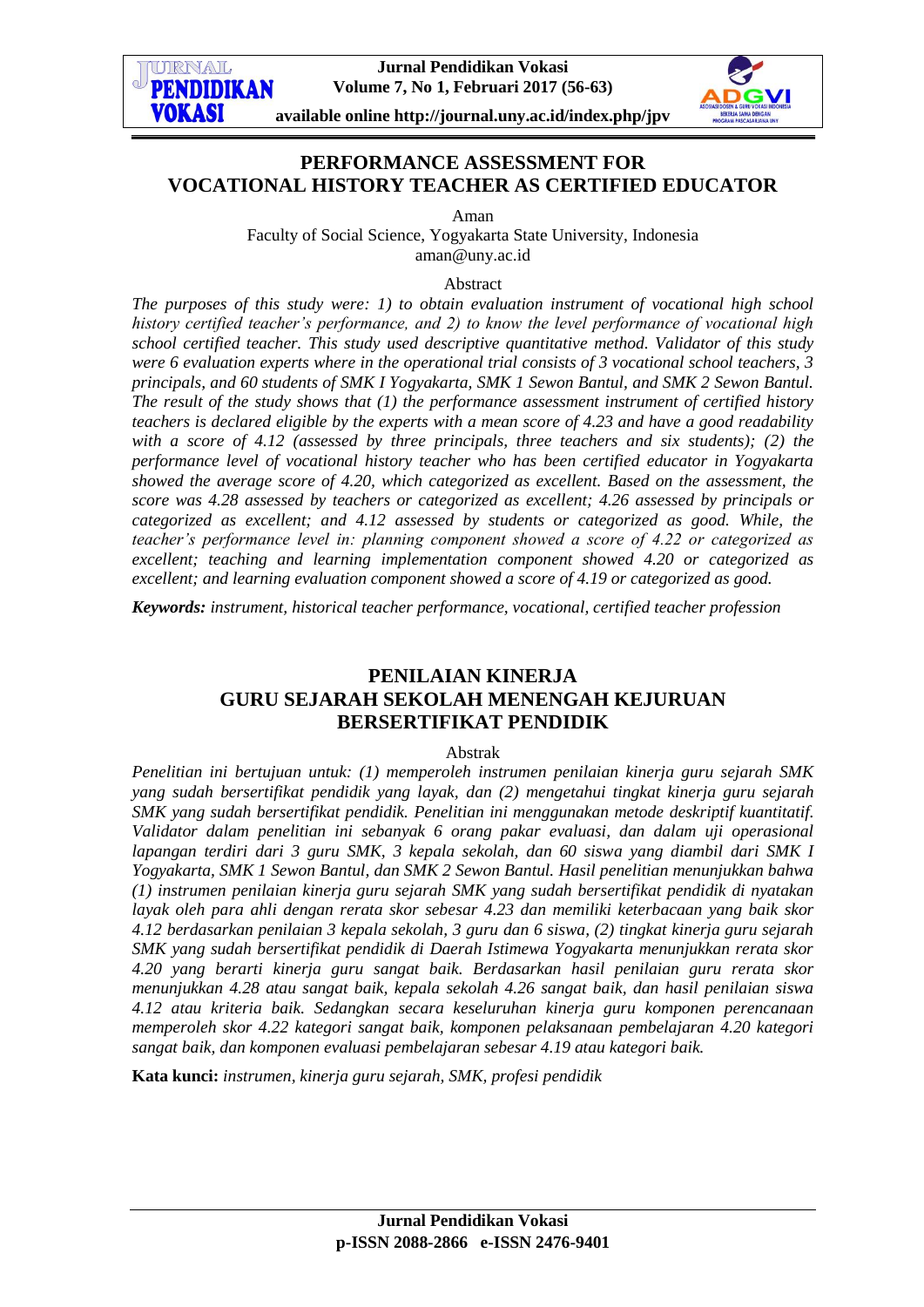### **PENDAHULUAN**

The teacher's main problem on postcertification is their responsibility in improving their performance of teaching and learning activities and responsibility of other professions. Teachers who already get certification must have a better performance than teachers who have not got certification program. The changes of occurrence in all life aspects as the effect of globalization, knowledge and technology development led to new challenges that need to be addressed carefully and systematically by teachers as certified educators. The changes affected to the quality of education in general, and the quality of teacher education in particular in improving teacher performance professionally.

There is a reality that it can be identified as the causes of low history teachers' performance in learning instructional practices: (1) less supervision from supervisors and principals on teacher performance in learning implementation; (2) no students' assessment towards the teacher performance in learning implementation; (3) the function of LPTK not optimal, (4) no evaluation model of vocational history teacher performance comprehensively in evaluating teacher performance; and (5) other factors both internal and external factors of low teacher performance as certified educators (Akinola, 2013). As stated by Smith and Glenn (Nadeem et al., 2011), internal factors impact on the teachers' feeling of success and a number of external forces can aid teachers' success. Yariv (2011) adds that poor management skills and the lack of adequate supervision could be seen as the external factors that influenced the teacher low performance.

On the other hand, according to Nadeem et al. (2011), one of the factors that determine school effectiveness and students' learning outcomes in all education system is the performance of the teachers. Content knowledge of the subject can be the most obvious requirement for teacher to be an effective educator (Rubio, 2009). Reynolds & Muijs, McBer, Ferguson & Womackl (Rubio, 2009) explained that content knowledge of an effective teacher provides effective communication among students.The students absolutely expect the teacher to have good content knowledge to be considered effectively and inspire them for confidence, and enhances the learning achievement.

The effort of improving the education quality is a process that must be implemented dynamically and continuously in order to achieve the educational goals effectively and efficiently. Some of the basic dimensions in education quality mentioned by (Rasheed, 2000) are the relevant curricula and materials for the acquisitions of basic skills and knowledge as the content of education and childcentered teaching approach used by teacher in well-managed classrooms and skillful assessment to facilitate learning. In addition, in order to improve the national education quality, the government has done carried out some efforts in developing curriculum and learning material, improving evaluation system, providing book and learning material, improving education facilities, and improving the teachers' competence and school principal's quality. Similarly, history teachers must have a comprehensive competence.

Regarding to improve the teacher's performance in teaching and learning process, a comprehensive instrument development for certified vocational history teacher's performance are considered. The comprehensive instrument provides accurate information for school leaders and beneficial for the program in which to improve the professionalism of vocational teachers. One more important thing is that the performance of certified teacher should be assessed professionally in order to provide accurate information for school leaders. As defined by Aguinis (Elliott, 2015), a performance appraisal, or in this case is assessment, is the ongoing process in accordance with an organization's strategic goals that is used for identifying, measuring and developing someone's performance. Elliott (2015) adds that appraisal involve formative and summative aspects. Those aspects focus on the developing performance, such as career development, professional learning and feedback and evaluate performance for career progression. In this case the teacher performance appraisal certified educator in vocational focus is on formative assessment that includes performance for implementing learning.

On the other hand, Darling-Hammond (2010) mentions that performance assessments can help teachers to improve their practice. In order to have effective system of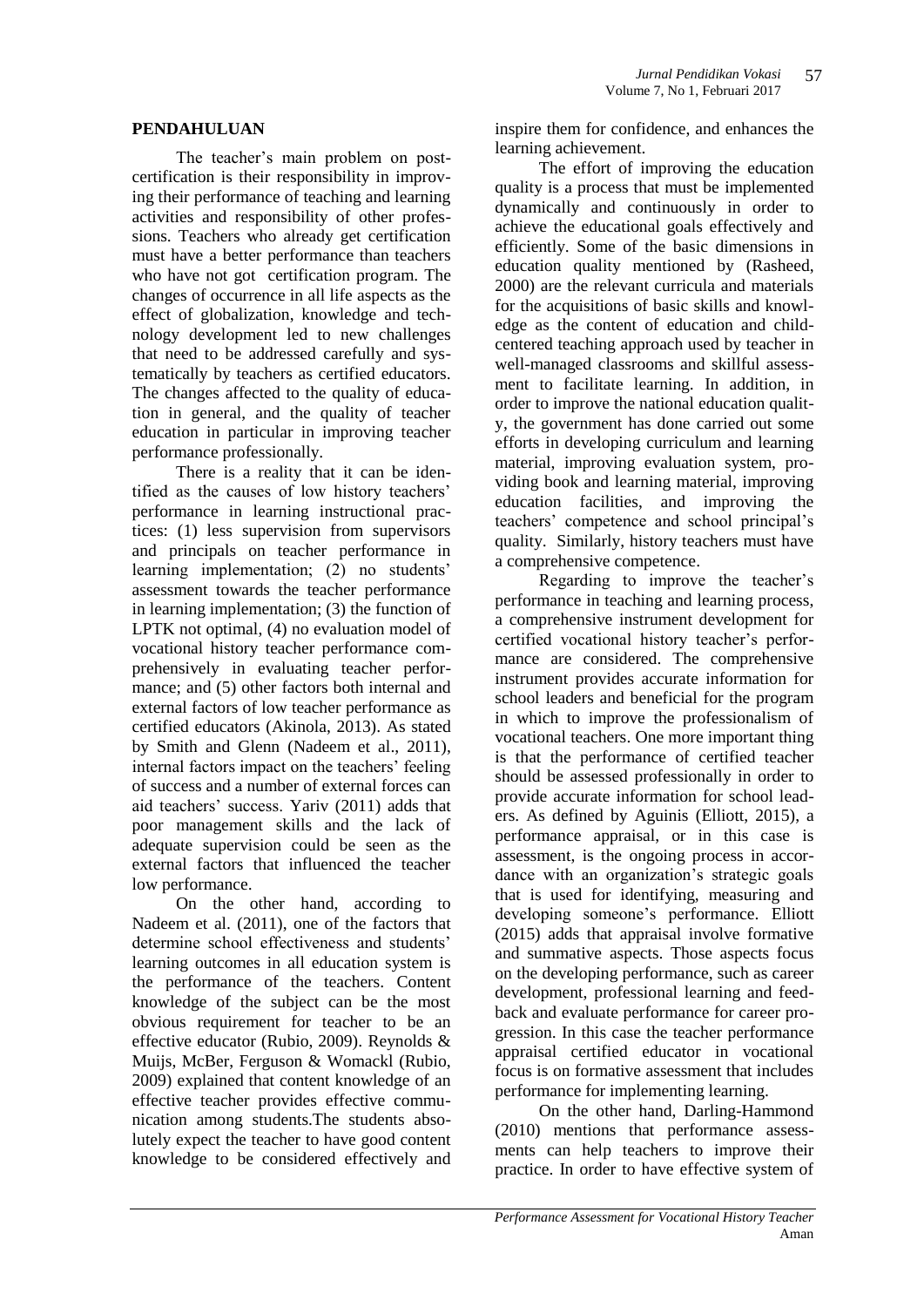performance assessment, Isore (Elliott, 2015) classifiesthe instruments in to the four key elements: (1) teachers are involved in the process of assessment, (2) stakeholders understand the assessment process and have common language for quality development; 3) teachers take opportunity to express their perceptions and concern to the process; and (4) teachers have confidence in the evaluation.

In addition, to provide a good quality of history learning program, both for its process and achievement, we need to develop an instrument for assessing the certified teacher of vocational school for history learning subject as the evaluation. A diverse range of evaluation is necessary to measure accurately the effectiveness of performance assessment and to determine its credibility as a means of developing the teachers' performance (Elliott, 2015). Thus, the focus of the study is the development of teacher performance instrument for certified vocational high school teacher of history learning.

In assessing teacher performance, the roles of teacher also have to be considered. As classified by Breen & Candline and Richards & Rodgers in (Yan, 2012), teachers' roles are: (1) as managers and organizers where they take responsibility in organizing various activities, effective, and relevant to the classroom teaching; (2) as facilitators in order to motivate students in learning and develope students' potential and to have progress on the students achievement so that a success-oriented learning atmosphere could be created; and (3) as counselors,teachers be able to give advice and help students to achieve more efficient learning. Gibbs (Rubio, 2009) also adds that teachers need, these are to be able to survive the, challenges, demands, and threats within the teaching diverse circumstance.

Gibbs (Rubio, 2009) mentions that an effective teacher needs to be prepared to avoid failure and they need the capacity to be persistent, flexible, and innovative on new teaching approaches. Stronge et al. (Rubio, 2009) add that effective teacher needs to have a psychological influence on the students and have a strong influence on the students' achievement. In addition, according to Killen (Rubio, 2009), effective teacher has their own goals of teaching clear. A teacher may provide the answer for a question come from to the students, which can be effective only if the main objective is simply to compare and analyze different result.

Improving the quality of education can be reached by improving the learning quality and assessment and evaluation system quality (Mardapi, 2011, p. 8). The improvement of learning quality in all education level would also improve the quality of education. Based on the target aspect, evaluation of educational field can be divided into two, macro evaluation and micro evaluation. The target of macro evaluation is the planned educational program that used to improve education field. On the other hand, micro evaluation is used in the class level where teacher has responsibility in developing and implementing the learning program, while school has responsibility in evaluating the learning activity including assessing the performance of teachers that implement teaching learning process.

Test, measurement, and assessment are three basic concepts in implementing evaluation. Test is a method in which to measure someone's ability indirectly through individual's response towards stimulus or question (Mardapi, 2011, p. 2). Test used as a tool to measure students' competence that related to their attitude, interest, motivation, and perception. On the other hand, measurement is the quantification of individual competence on cognitive, affective, and psychomotor domain (Mardapi, 2011, p. 1). Stark & Thomas, 1994 (p. 46) adds that assessment is a process that provides information about individual student, curriculum, institution, etc. Hopkins & Stanley (Oriondo & Antonio, 1998, p. 3) define evaluation asa process of summing up the results of measurements or tests, giving them some meaning based on value judgement. Evaluation can be the determination of collecting information and the achievement of a program, product, purpose, or potential benefit of alternative approach design in order to maintain particular approach.To assess the effectiveness of the performance evaluation model, researcher needs to review the criterion component for the effectiveness. Kandak & Egen (Widoyoko, 2007, p. 76) classified three interrelated features of effective assessment in the real world of the classroom teacher in which assessment must be valid, systematic, and practical. Burden & Byrd, 1999 (p. 335) also add that validity, reability,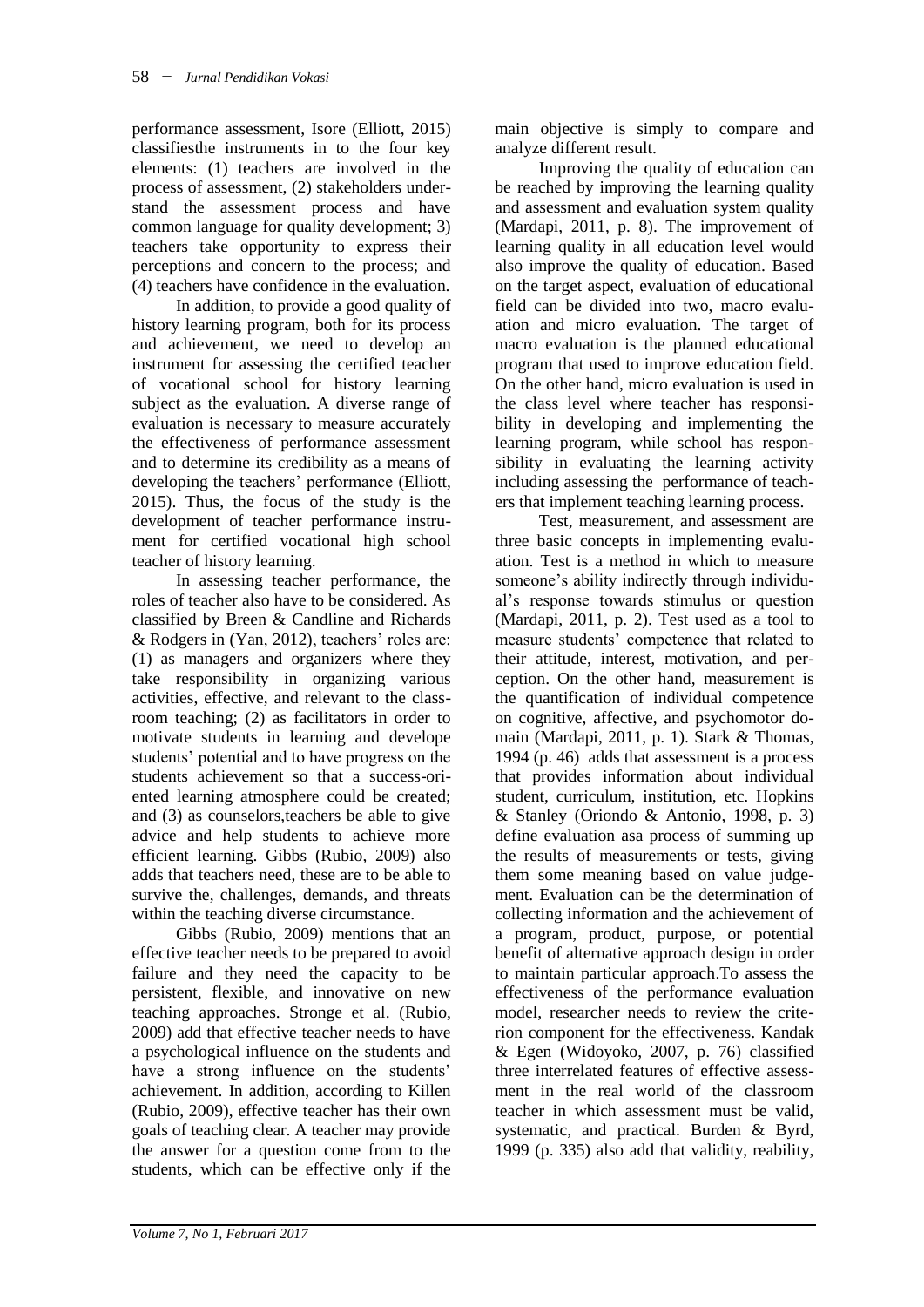and practicality are the characteristics of good assessment instruments.

Regarding to the assessment of teacher performance, Shepard (Parkes, 2010) points out that assessment should be conducted during teaching and learning process. In addition, Crowe (Darling-Hammond, 2010) states that assessment is needed to inform whether teachers have developed teaching skills effective for their students. Darling-Hammond (2010) also adds assessment as a guidance development of the teacher that can be used for evaluating and improving teacher education, mentoring, and professional development programs. While, Schacter points out the idea behind teacher performance assessment is where in order to evaluate a teacher, one needs to determine what teacher needs to know and be able to do, and demonstrates their knowledge through performance.

Mohanty (Nadeem et al., 2011) explains that teacher performance as the most crucial input in education field and teacher is the most critical component of any system of education. How well they teach depends on qualification, experience, motivation, training, aptitude and other factors. Aspects of teacher performance involves many things related to both input and learning process. Nadeem et al. (2011) also identified some factors that influence teacher performance. Some of them are increased demands on time, low payment, disruptive students, and lack of support from staff at all levels. It has a significant impact on teachers' attitude toward their jobs.

In addition, some practitioners (Elliott, 2015) mention the following conditions are requirements to improve teacher performance. Some of them are: (1) teacher opportunity to have self-reflection and goal setting; (2) regular classroom observation and the constructive feedback from principals or managers and peers; (3) frequent feedback on classroom performance as an ongoing dialogue; and (4) opportunities to contribute to and engage in teamwork, collaboration and action learning.

Study on measuring performance of teacher certification program by Wahyudi, Supranoto, & Suji (2012) showed that teacher certification program has positive impact on improvement the quality of the teacher. Intended impact achievement of teacher certification program shows positive score that mean teacher certification program is good.

Therefore, government policy (hypothesis) in enhancing quality of education through increasing the number and quality of professional teacher by certification program is proven relevant, although the positive achievement is not yet optimum. Darling-Hammond (2010) on his article also mentioned that developing teacher effectiveness is as important as measuring it. He reported that teachers who went through the board certification process caused them to be able to improve their subject matter knowledge, design and delivery of instruction, classroom management, and evaluation of and support for student learning.

### **THE STUDY**

This research used descriptive quantitative method. This study conducts 4 steps in research as (1) preliminary stage, (2) planning stage, (3) validity and revision stage, and (4) implementation stage. The model of vocational certified teacher's performance refer to the procedure of research as: (1) designing assessment Instrument, where the process of planning the instrument draft of assessment performance for vocational certified teacher are based on the theoretical framework, the concept and model ofeducational assessment, and previous relevant studies; (2) Expert Judgement where it is implemented to obtain need assessment, selection, and evaluation. This technique used to make assessment instrument of vocational certified teacher performance and involving 6 experts in evaluation; and (3) Research Implementation where it involves 3 vocational history teachers, 3 principals, and 80 students of SMK I Yogyakarta, SMK 2 Depok Sleman, dan SMK Muhamadiyah Karangmojo by using purposive sampling.

The techniques of collecting data used are Delphi technique to have instrument validity, questionnaire to obtain information about the teacher performance level of vocational certified teacher, interview to have direct information from teachers, principals, and students as the informant, and documentation study to have written data information about the problems toward the vocational certified teacher performance.

The technique of analysis data uses qualitative descriptive analysis technique to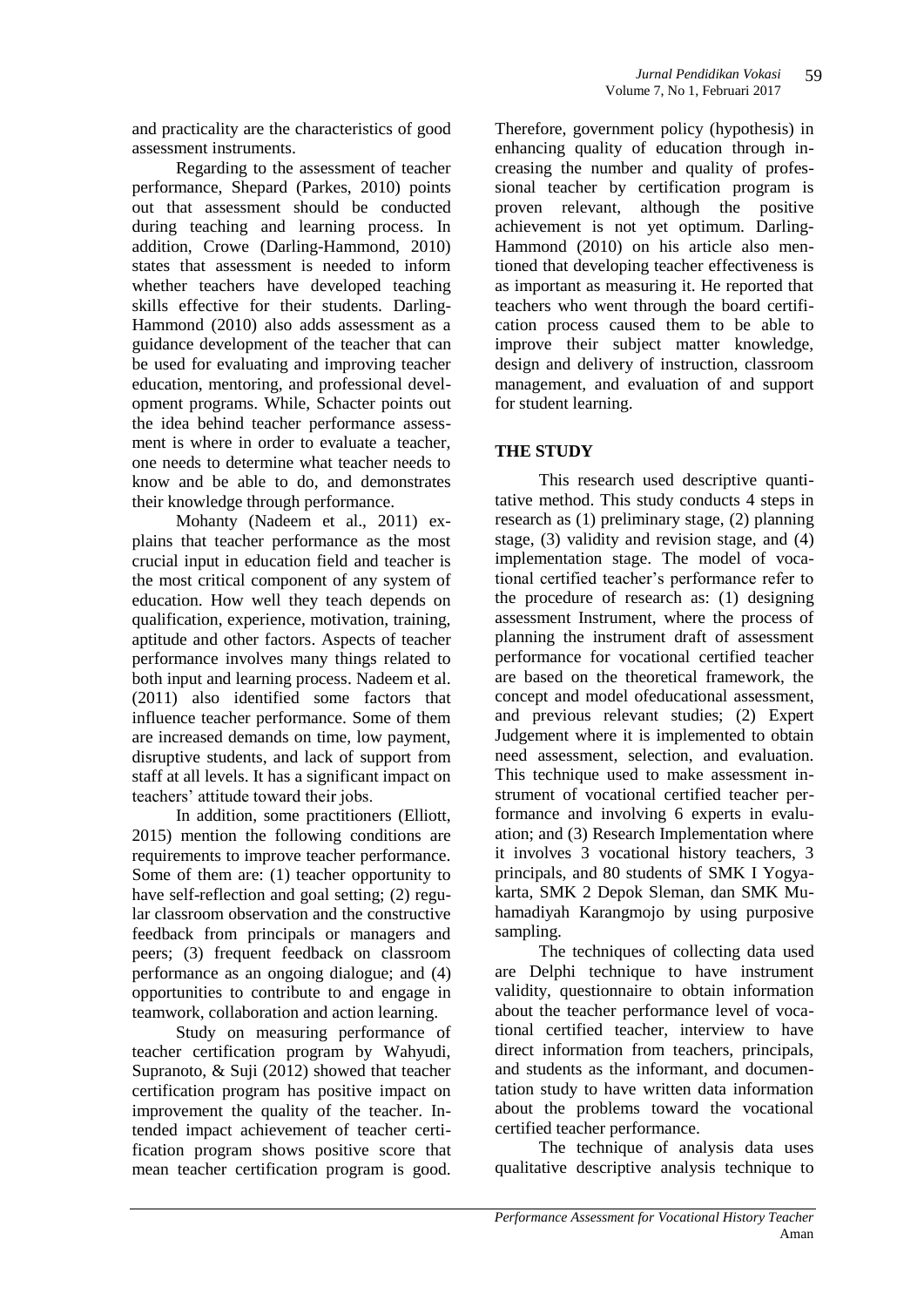present the research result in simple form and interactive analysis technique (Miles & Huberman, 1994). The components of this analysis model are data reduction, data presentation, and conclusion or verification. The data collection processes are continuous and repetitive in the form of a cycle. The quantitative data is converted into qualitative data as follows.

Table 1. Quantitative Data Conversion into Qualitative Data

| Mean Score    | Clasification |
|---------------|---------------|
| >4.2          | Excellent     |
| $>$ 3.5 – 4.2 | Very Good     |
| $> 2.5 - 3.4$ | Good          |
| $>1.5 - 2.4$  | Enough        |
| $\leq$ 14     | Less          |

## **FINDINGS**

Based on methods used of the study provide the concept performance of vocational history teacher through some processes such as discussion, seminar of the instrument, and trial test. These processes has been content validated by some experts in history education. Theoretical, empirical, and practical of **s**tudy, and intensive discussion of researcher team showed that the assessment instrument of vocational history teacher's performance was eligible and could be used by principals and supervisor in assessing the teacher performance. Based on methods used, the researcher used 4 stages, namely: (1) preliminary stage, the research process in collecting the data information regarding to vocational certified history teacher in DIY; (2) planning stage of vocational certified history teacher's performance; (3) validation stage by ekpert; and (4) implementation stage to evaluate the performance level of vocational certified history teacher. Indicator instrument drafted refers to the theories of learning used to construct the instrument in this study had good content validity

The result of the study shows that 1) the assessment instrument of vocational certified history teacher's performance was eligible by mean score of 4.23 and has good legibility by mean score of 4.12 which is based on assessment from 3 principals, 3 teachers, and 6 students; (2) the mean score of level performance of vocational certified history

teacher was 4.20 or can be categorized as excellent. This shows that in general is good for use either by an expert assessment and assessment by the teacher legibility

The validation experts toward the performance instrument of vocational certified history teacher was 15 experts, which were 6 experts in education evaluation, 3 principals, 3 vocational teachers, and 6 students. The assessment's scale was 5, where 1 for minimum and 5 for maximal score. The following is the assessment mean score of first step towards the performance instrument of history teacher.

### Table 2. Assessment Result of History Teacher's Performance **Instrument**

|   | No Assessment Aspect                                   | Mean<br>Score |
|---|--------------------------------------------------------|---------------|
| 1 | Clarity of questionnaires' instruction                 | 4.50          |
| 2 | Clarity of history teacher performance's<br>indicator  | 4.33          |
| 3 | Clarity of history teacher performance's<br>systematic | 3.84          |
| 4 | The use of standardized language                       | 3.70          |
| 5 | Understandable statement problem                       | 4.17          |
| 6 | Clarity of words and sentences used                    | 4.50          |
| 7 | Letter font size                                       | 3.84          |
| 8 | Grammar and punctuation                                | 4.00          |
| 9 | Writing format                                         | 4.17          |
|   | Total Mean score                                       | 4.23          |

 $N= 6$ 

### Table 3. The Assessment Result of Principals, Teachers, and Students toward the History Teacher's Performance

|               | No Assessment Aspect                                   | Mean<br>Score |
|---------------|--------------------------------------------------------|---------------|
| 1             | Clarity of questionnaires' instruction                 | 4.44          |
| $\mathcal{L}$ | Clarity of history teacher performance's<br>indicator  | 3.89          |
| 3             | Clarity of history teacher performance's<br>systematic | 4.22          |
| 4             | The use of standardized language                       | 4.44          |
| 5.            | Understandable statement problem                       | 4.00          |
| 6             | Clarity of words and sentences used                    | 3.89          |
|               | Letter font size                                       | 3.89          |
| 8             | Grammar and punctuation                                | 4.22          |
| 9             | Writing format                                         | 4.11          |
|               | Total Mean Score                                       | 4.12          |
|               | $N=12$                                                 |               |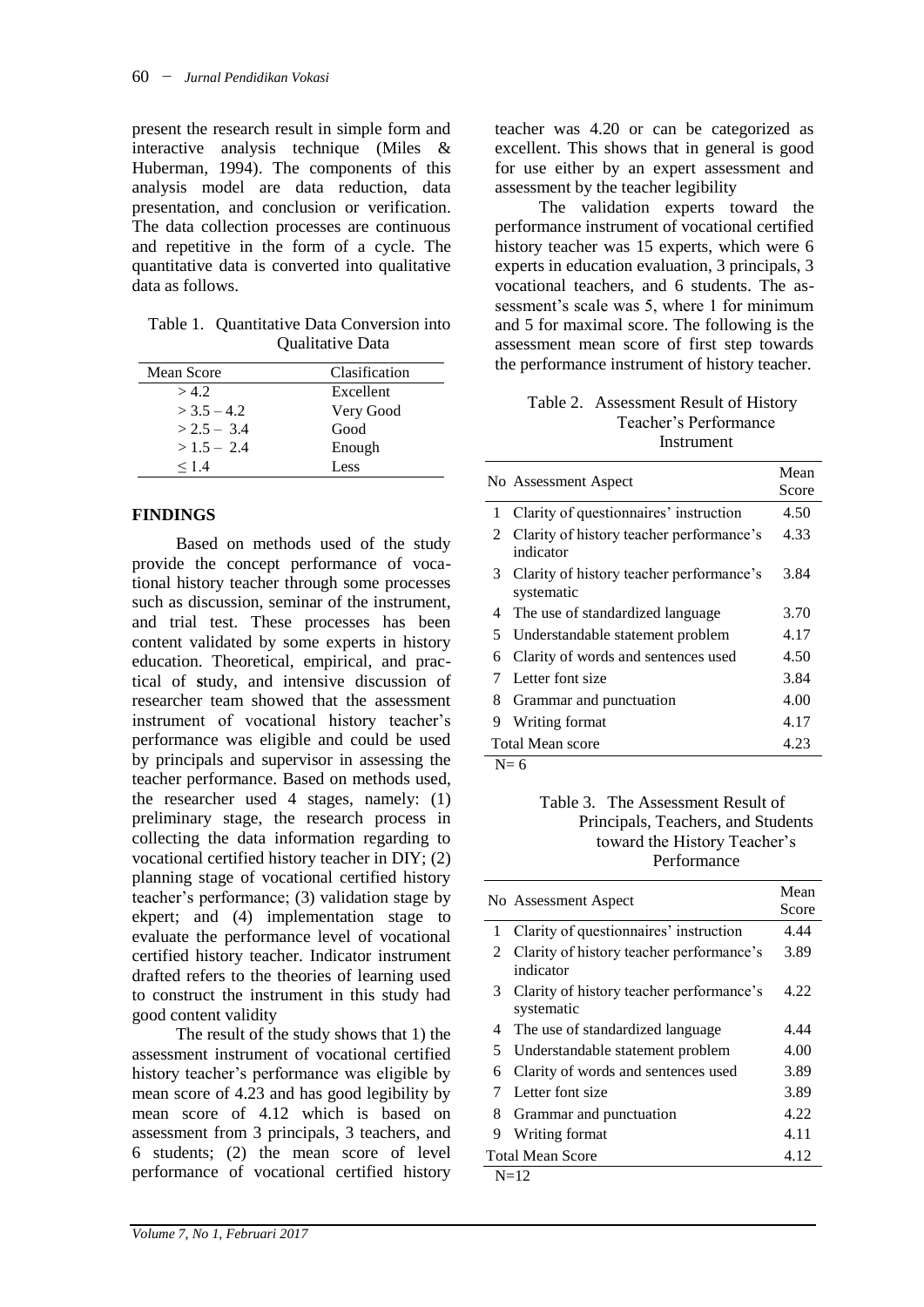Based on the assessment result in Table 2, the mean score is 4.23, the instrument is eligible, and it can be categorized as excellent which means that it is feasible to implement. The clarity of questionnaires' instruction and words and sentences aspect have the highest score of 4.50. While, the lowest score of the assessment aspect is the use of standardized language aspect, which is 3.70.

Based on the assessment result in table 3, each aspect can be categorized as good by mean score of 4.12. The performance instrument of vocational history teacher can be implemented in each school regarding to give evaluation on the teacher performance corresponding to the field conditions.

Based on the field trial test towards 1 vocational principal, 1 vocational teacher, and 20 students on each vocational schools, the level performance of vocational history teacher are as follows.

Based on the assessment result (Table 4) of principal, teacher, and students, the mean score of history teacher performance in implementing history subject learning is 4.46 and it can be categorized as excellent. The assessments that carried-out by principals, teachers, and students provide high mean scores, which are 4.62, 4.37, and 4.38. It can be concluded that the performance of history teacher in SMK I Yogyakarta is excellent.

Based on the assessment result (Table 5) of principal, teacher, and students, the mean score of history teacher performance in implementing history subject learning is 4.16 or it can be categorized as good. The assessments by principals, teachers, and students also provide high mean scores, which are 4.10, 4.32, and 4.05. It can be concluded that the performance of history teacher in SMK I Sewon is good.

Table 4. The Assessment Result of Principals, Teachers, and Students towards History Teacher's Performance in SMK I Yogyakarta

| Principal Performance Component         | Evaluator |           |         | Variable of |
|-----------------------------------------|-----------|-----------|---------|-------------|
|                                         | Teacher   | Principal | Student | Mean Score  |
| 1. Planning of Teaching and Learning    | 4.30      | 4.70      | 4.14    | 4.38        |
| 2. Teaching and Learning Implementation | 4.37      | 4.50      | 4.44    | 4.44        |
| 3. Teaching and Learning Evaluation     | 4.44      | 4.67      | 4.55    | 4.55        |
| <b>Total of Mean Score</b>              | 4.37      | 4.62      | 4.38    | 4.46        |

Table 5. The Assessment Result of Principals, Teachers, and Students towards History Teacher's Performance in SMK Negeri I Sewon

| <b>Principal Performance Component</b>  | Evaluator |           |         | Variable of |
|-----------------------------------------|-----------|-----------|---------|-------------|
|                                         | Teacher   | Principal | Student | Mean Score  |
| 1. Planning of Teaching and Learning    | 4.37      | 4.30      | 4.14    | 4.27        |
| 2. Teaching and Learning Implementation | 4.30      | 4.00      | 4.00    | 4.10        |
| 3. Teaching and Learning Evaluation     | 4.14      | 4.00      | 4.00    | 4.05        |
| <b>Total of Mean Score</b>              | 4.32      | 4.10      | 4.05    | 4.16        |

Table 6. The Assessment Result of Principals, Teachers, and Students towards History Teacher's Performance in SMK Negeri II Sewon Bantul

| Principal Performance Component         | Evaluator |           |         | Variable of |
|-----------------------------------------|-----------|-----------|---------|-------------|
|                                         | Teacher   | Principal | Student | Mean Score  |
| 1. Planning of Teaching and Learning    | 4.30      | 4.14      | 3.89    | 4.11        |
| 2. Teaching and Learning Implementation | 4.14      | 4.00      | 4.00    | 4.05        |
| 3. Teaching and Learning Evaluation     | 4.00      | 4.00      | 3.89    | 3.96        |
| <b>Total of Mean Score</b>              | 4.15      | 4.07      | 3.93    | 4.05        |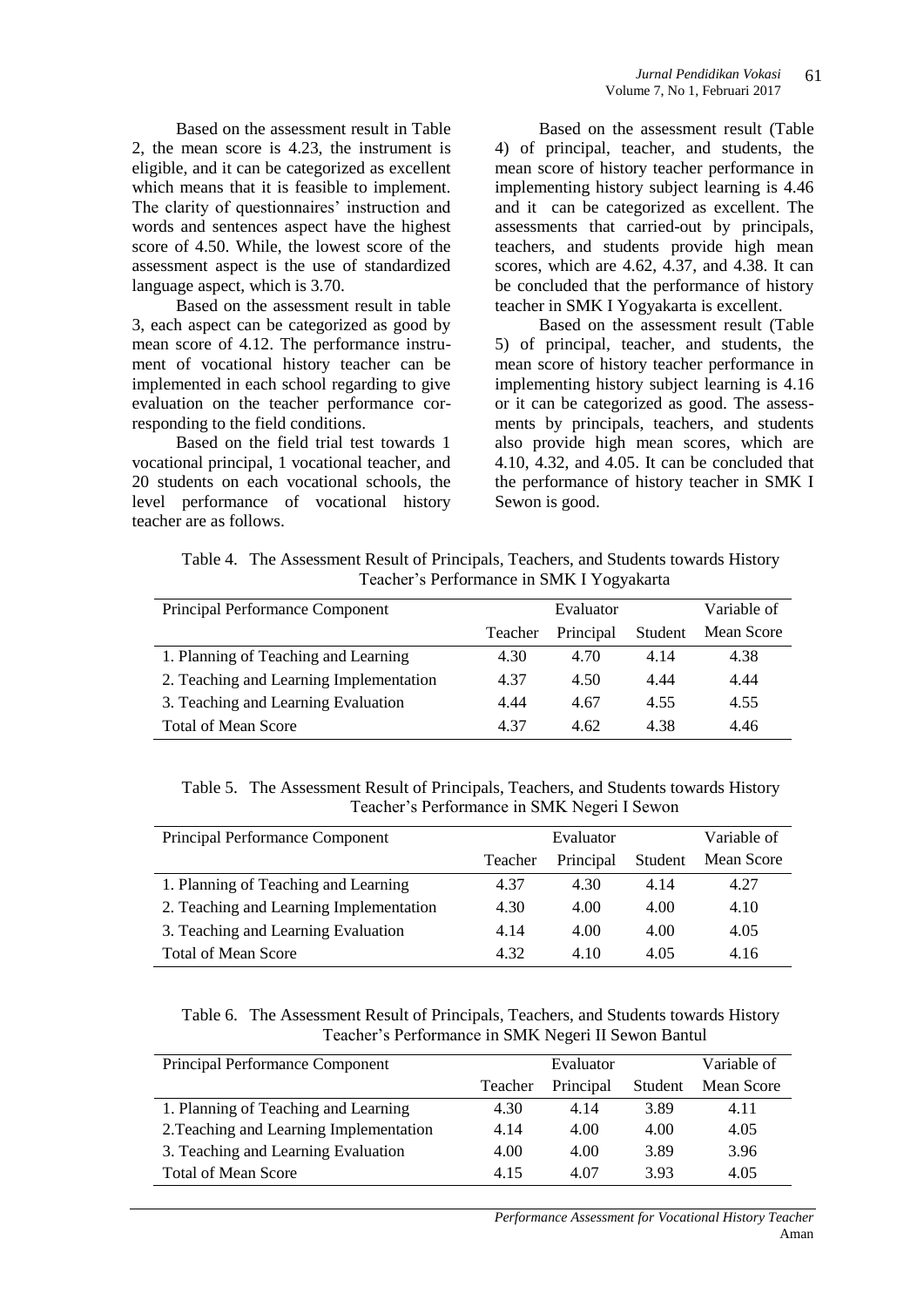Based on the assessment result of principal, teacher, and students, the mean score of history teacher performance in implementing history subject learning is 4.05 or it can be categorized as good. The assessments by principals, teachers, and students also provide high mean scores, which are 4.07, 4.15, and 3.93. It can be concluded that the performance of history teacher in SMK II Sewon Bantul is good.

Besides giving assessment towards the vocational history teacher's performance, the validators also comment and give feedback regarding to performance instrument legibility for vocational history teacher in implementing the learning of history subject.

The findings of the study also are supported by observation and interview to the principals and teachers that indicate the performance of vocational certified history teacher performance is very good. Teacher performance of vocational certified teacher should be improved to have good enhancement on teacher professionalism for those who already have certification. Based on history teacher performance evaluation results obtained, the results can be seen in the Table 7.

### **CONCLUSION**

The result of the study shows that (1) the performance assessment instrument of vocational certified teacher is eligible with mean score of 4.33, where the assessment was assessed by 3 principals, 3 teachers, and 6 students; (2) the mean score of performance level of vocational certified teacher in DIY

was 4.20, and can be categorized as excellent. Based on the assessment result conducted by teacher, it shows that the mean score is 4.28 and can be categorized as excellent; the mean score assessed by principal was 4.26 and can be categorized as excellent; and the mean score assessed by students was 4.12 and can be categorized as good. In SMK N I Yogyakarta, the mean score of teacher performance assessment assessed by teacher was 4.37; the mean score assessed by principal was 4.62; and the mean score assessed by students was 4.38. These three assessments toward the level performance of SMK N I Yogyakarta's teacher can be categorized as excellent. In addition, the mean score of teacher performance of SMK 1 Sewon Bantul showed 4.32 or can be categorized as excellent (assessed by teacher), is 4.10 or can be categorized as good (assessed by principal), and 4.05 or can be categorized as good (assessed by students). On the other hand, in SMK 2 Sewon Bantul, the mean score of teacher performance based on the assessment assessed by teacher was 4.15 or can be categorized as excellent, by principal was 4.07 or can be categorized as good, and by students was 3.93 or can be categorized as good. While, the mean score of teacher performance level in planning component was 4.22 or can be categorized as excellent, the mean score of teacher performance level in learning implementation component was 4.20 or can be categorized as excellent, and the mean score of teacher performance level in learning evaluation component was 4.19 or can be categorized as good.

|   |                                        | Mean  | Classification |   |   |    |   |
|---|----------------------------------------|-------|----------------|---|---|----|---|
|   | No Assessment Aspect                   | Score |                | Е | G | VG | E |
|   | Planning of Teaching and Learning      | 4.22  |                |   |   |    | V |
|   | 2 Teaching and Learning Implementation | 4.20  |                |   |   |    | V |
| 3 | Teaching and Learning Evaluation       | 4.19  |                |   |   | V  |   |
|   | <b>Total Score</b>                     | 12.61 |                |   |   |    |   |
|   | Mean Score                             | 4.20  |                |   |   |    |   |
|   | $VG = Very Good;$<br>$L = Less$        |       |                |   |   |    |   |
|   | $E =$ Enough:<br>$E = Excellent$       |       |                |   |   |    |   |

Table 7. Evaluation Report of Principal Performance

**G= Good;** 

The Result of Principal Performance Evaluation: **Excellent**